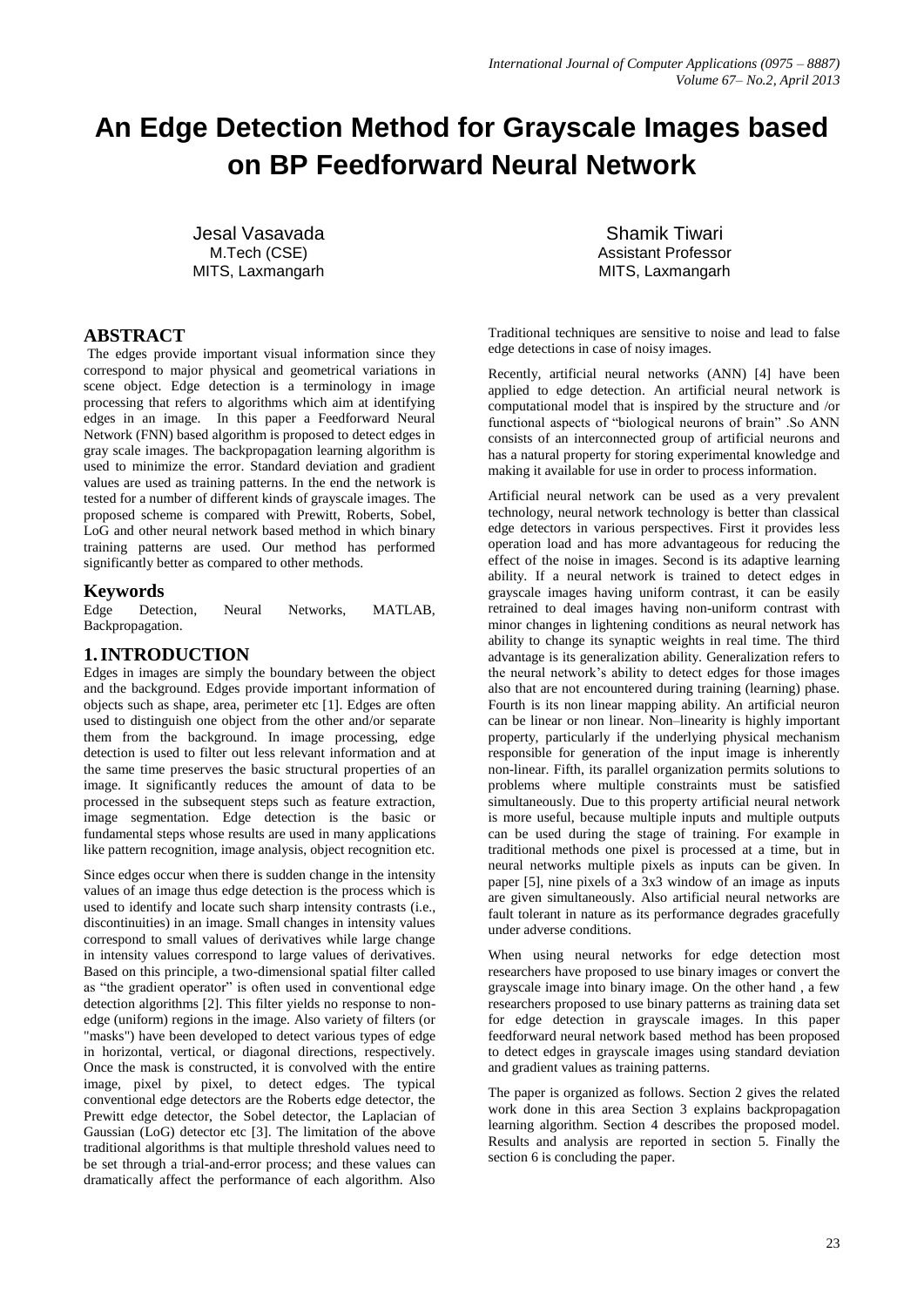# **2. RELATED WORKS**

The edges provide important visual information since they correspond to major physical, photometrical or geometrical variations in scene object. Edge detection is a terminology in image processing that refers to algorithms which aim at identifying edges in an image. Many works have been done to detect the edges using neural networks. Li and Wang in [6] proposed a parallel model of Back-Propagation (BP) neural network to detect tile defect. Firstly, the BP neural network for edge detection of binary image was designed. Secondly, the gray image was divided into 8 binary images according to the bit plane. Thirdly, a parallel model of BP neural network, which was composed by 8 sub BP neural network for edge detection of binary image, was constructed. Fourthly, the sub BP neural network was used for edge detection of every binary image. Finally, the output of every sub BP neural network was adjusted according the weight of every bit plane, and the accurate edge of gray image will be obtained. Terry and Vu in [7] investigated the application of multi-layer feedforward neural networks for the edge detection of the LADAR (laser radar) image of a bridge. Multiple neural networks are trained by synthetic edge patterns; each one of them can detect a specific edge pattern (e.g., horizontal, vertical, diagonal, etc.). If desired, one can also combine the outputs from the "group" of neural networks to detect multiple types of edges in images. Lu et al. in [5] proposed the ANN model which has one input layer, one output layer, and one hidden layer. There are  $9$  neurons in the input layer; in other words, the input of this network is a  $9\times 1$  vector which is converted from a 3×3 mask. There are 10 hidden neurons in the hidden layer; and one neuron in the output layer which indicates where an edge is detected. The neural network is fully trained by the 17 binary patterns. Yasar Becerikli and H. Engin Demiray in [8] proposed a method in which each image was broken into 3x3 over-lapping grids. The network was set up with 9 input. Again the binary patterns are used for training. nodes, one hidden layer with 12 nodes, and 1 output node.

## **3. NEURAL NETWORKS**

## **3.1 FeedForward Neural Networks**

A feedforward neural network [4] is a biologically inspired classification algorithm. It consists of a (possibly large) number of simple neuron-like processing *units*, organized in *layers*. Every unit in a layer is connected with all the units in the previous layer. These connections are not all equal, each connection may have a different strength or *weight*. The weights on these connections encode the knowledge of a network. Often the units in a neural network are also called *nodes*. Data enters at the inputs and passes through the network, layer by layer, until it arrives at the outputs. During normal operation, that is when it acts as a classifier, there is no feedback between layers. This is why they are called *feedforward* neural networks.

It is classified into single layer feedforward or multi-layer feed-forward neural network. In single layer feedforward neural network, we have an input layer of source nodes that projects into output layer of neurons. This network is strictly feed forward or acyclic. "single layer" referring to output layer of computational nodes(neurons).We do not count input layer of source nodes because no computation is performed here. In our algorithm we have used multi-layer feed-forward neural network. Multi-layer feed forward neural network distinguishes itself by the presence of one or more "hidden layers" whose computation nodes are called hidden neurons. Hidden layer has ability to extract higher order statistics

particularly when size of input layer is large. The source node in the input layer constitute the input signals applied to neurons in the second layer( first hidden layer).The output signal of second layer are used as inputs to  $3<sup>rd</sup>$  layer and so on for the rest of the network. Fig.1 shows an example of a 2 layered network: an *output* layer with 2 units, a *hidden* layer with 5 units, respectively. The input layer has 3 units.



**Fig.1: 2 layer Feedforward neural network.**

## **3.2 Backpropagation Learning**

During learning, the error function decreases and the weights are updated. The decrease may be accomplished with different optimization techniques such as the Delta rule, Boltzmann's algorithm, the backpropagation learning algorithm and simulation annealing.

An edge-detection neural network can be trained with backpropagation using relatively few training patterns. The most difficult part of any neural network training problem is defining the proper training set. Backpropagation [9] is the most commonly used method for training the artificial neural network to minimize the gradient as shown in Fig.2. The steps in Backpropagation algorithm are as follows:

- *3.2.1 Randomly initialize the weight.*
- *3.2.2 Feed the training sample.*



**Fig.2: Error propagation through hidden layer.**

## *3.2.3 Propagate the inputs forward*

This step computes the net input and output of each unit in the hidden and output layers as follows:-

Each hidden unit (Hj) sums its weighted input signals.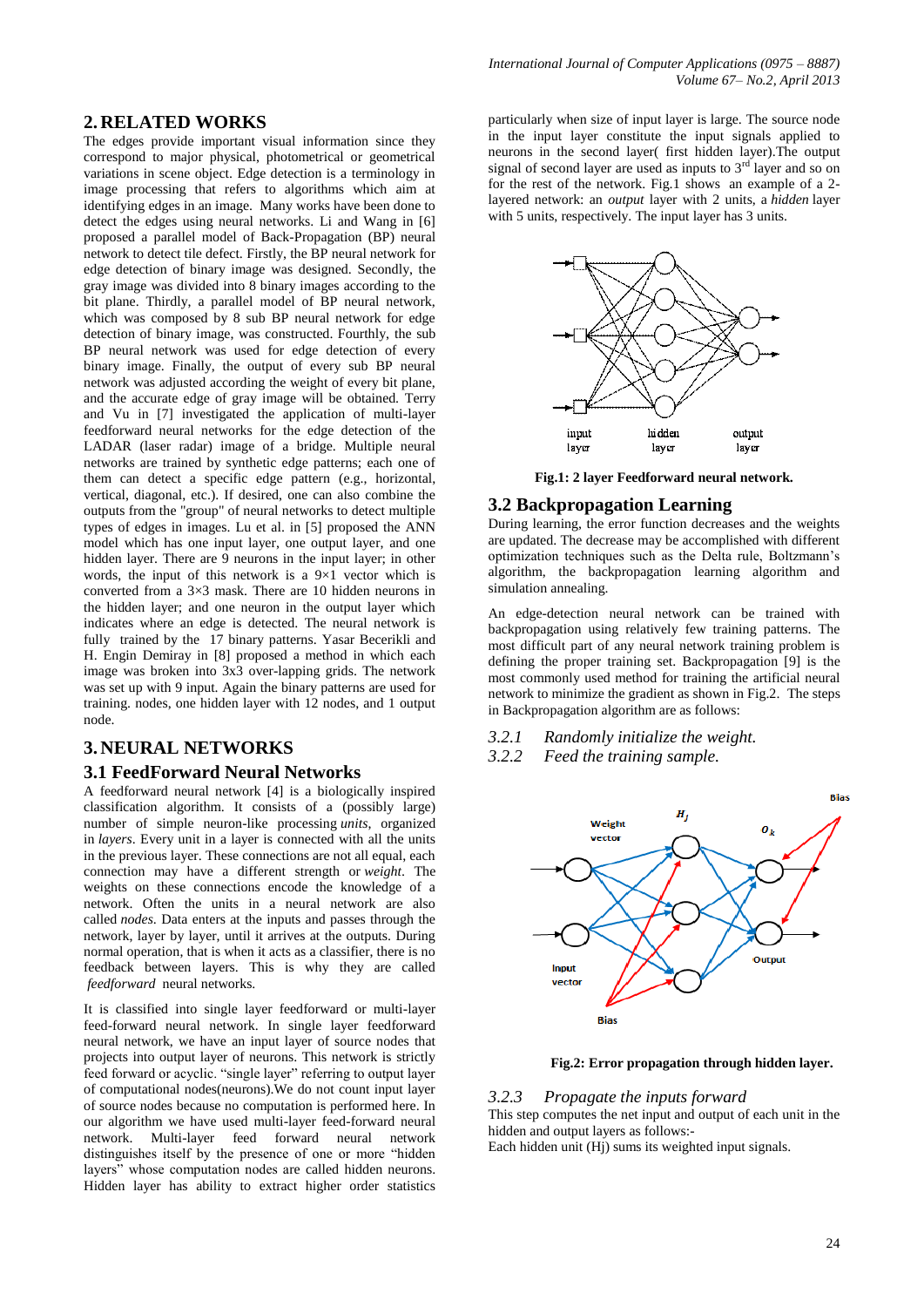$$
H_{inj} = \sum_{i} w_{ij} x_i + w_{oj}
$$

Where,  $w_{ij}$  is the weight between hidden and input layer;  $x_i$  is the input training vector; and  $w_{oj}$  is the bias of the unit. Applying Activation function:

$$
H_i = f(H_{inj})
$$

And sigmoid function is calculated as:

$$
f(H_{inj}) = \frac{2}{1 + e^{-2H_{inj}}} - 1
$$

And this is provided as input for the output layer.

Each output unit  $(O_k, k=1...m)$  sums its weighted input signals.

$$
O_{ink} = \sum_{j} w_{jk} H_j + w_{ok}
$$

And output signal after applying activation function:

$$
O_k = f(O_{ink})
$$

## *3.2.4 Back propagate the error to the hidden layer*

When reaching the Output layer, the error is computed and propagated backwards to hidden.

For a unit k in the output layer the error is computed by a formula: and a state

$$
\delta_k = (D_k - O_k)f(O_{ink})
$$

 $\delta_k$  is error at output unit O<sub>k</sub>

Each hidden unit Hj sums its delta input from above layer inputs.

$$
\delta_{inj}=\sum_k \delta_k w_{jk}
$$

The error is calculated as

$$
\delta_j = (\partial_{inj}) f(H_{inj})
$$

 $\delta_i$  is Error at hidden unit Hj

## *3.2.5 Update weights*

Training and learning functions are mathematical procedures used to automatically adjust the network's weights and biases. Weights are updated by the following equations

$$
\Delta w_{ij} = \alpha \delta_j x_i
$$
  

$$
\Delta w_{jk} = \alpha \delta_k H_j
$$

Where,  $\alpha$  is learning rate

Biases are updated by the following equations:

$$
\Delta w_{oj} = \alpha \delta_j
$$
  

$$
\Delta w_{ok} = \alpha \delta_k
$$

So new weights are:

$$
w_{ij(new)} = w_{ij(old)} + \Delta w_{ij}
$$
  

$$
w_{jk(new)} = w_{jk(old)} + \Delta w_{jk}
$$

And new biases are:

$$
w_{oj(new)} = w_{oj(old)} + \Delta w_{oj}
$$
  

$$
w_{ok(new)} = w_{ok(old)} + \Delta w_{ok}
$$

#### *3.2.6 Terminating condition*

Networks run until at least one of the following Termination conditions were satisfied: Maximum Epoch as specified is reached or Given Minimum Gradient reached.

## **4.PROPOSED METHOD**

The proposed algorithm is implemented in MATLAB 7.10.0. The proposed method has seven steps.

#### *4.1 Calculation of input values*

Calculate the gradient and standard deviation values of the image to be processed. The gradient values are calculated using the Sobel operator. Sobel operator looks for edges in horizontal and vertical directions then combine the information into a single metric. To calculate the gradient the image is divided into 3x3 windows as shown in Fig.3 where Z are the intensity values. The gradient in horizontal direction is calculated using the mask Gx and for vertical direction mask Gy as given in Fig.4 is used.

| Z1 | Z2 | Z3 |
|----|----|----|
| Z4 | Z5 | Z6 |
| Z7 | Z8 | Z9 |

**Fig.3: 3x3 window (neighborhood).**



#### **Fig.4: Sobel convolution masks.**

Finally the edge magnitude is calculated using the equation given as:

$$
G=(Gx^2+Gy^2)^{1/2}
$$

$$
G=\{\left[(Z_7+2Z_8+Z_9)-(Z_1+2Z_2+Z_3)\right]^2+\left[(Z_3+2Z_6+Z_9)-\\(Z_1+2Z_4+Z_7)\right]^2\}^{1/2}
$$

The standard deviation of the pixels of a 3X3 neighborhood is computed as using the equation as given below:

$$
var\{s\} = sqrt(\frac{sum(var\{x\} - var\{mu\})^2}{var\{N\} - 1})
$$

where var{mu} is the mean value of the pixels in the neighborhood, var{N} is the number of pixels in the neighborhood. Elements of the mask with a non-zero value are considered part of the neighborhood.

Normalize both the values in the range 0 to 1 using the equation:

$$
n(x) = \frac{x}{\max(X(:))}
$$

Where  $n(x)$  is the normalized value of the pixel x and X is the image in matrix form.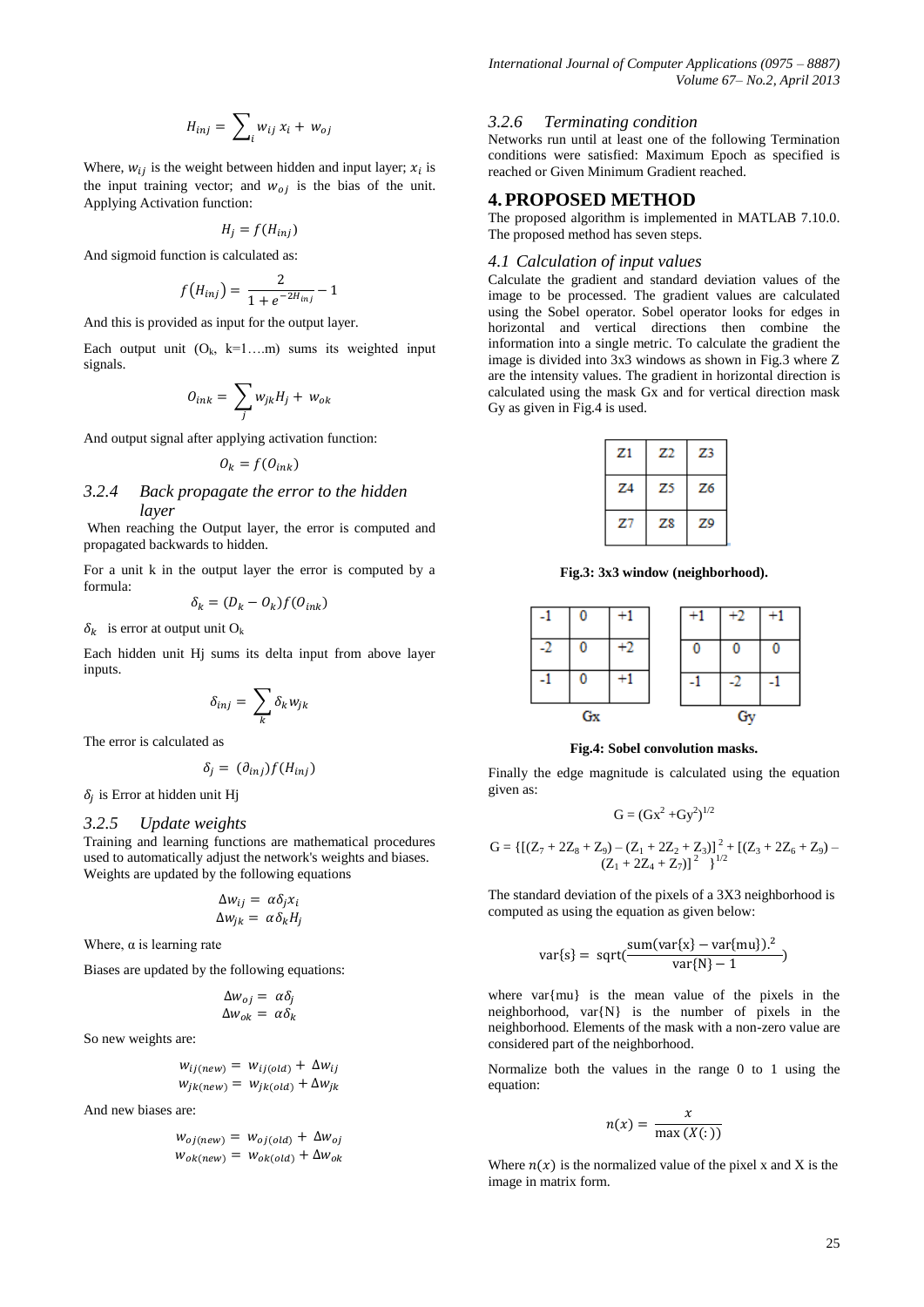## *4.2 Training data*

120 patterns are taken as training set out of which 25 are nonedge patterns and 96 are edge patterns. The pattern consists of two inputs. These values/inputs can range from 0 to 1 in the interval of 0.1. The training patterns and the desired output are as shown in Fig.5.



**Fig.5: Training patterns and desired output.**

Thus when both the inputs are low, the desired output is low else the desired output will be 1. We have considered all the values below 0.5 as low.

## *4.3 Testing data*

The standard deviation and gradient values calculated using step 1 of the images to be tested are given as inputs to the network.

#### *4.4 Network architecture*

Network has one input Layer, one hidden layer and one output layer. So it's a 2 layer FeedForward network. Here 2 neurons at input layer corresponding to standard deviation and gradient values, 3 neurons at the hidden layer and 1 neuron at output layer. Tan-sigmoid transfer function is used. Hyperbolic tangent transfer function (TANSIG, Fig.6) in the term of neural networks, is related to a bipolar sigmoid which has an output in the range of  $-1$  to  $+1$ .

As it can be seen that it is mathematically equivalent to tanh (n). It differs in that it runs faster than tanh, but the results can have very small numerical differences. Tansig is a neural transfer function which calculate a layer's output from its net input. This function is a good tradeoff for neural networks, where speed is more important than the exact shape of the transfer function.



**Fig.6: Hyperbolic tangent transfer function**

$$
a = \text{Tansig}(n) = \frac{2}{1 + e^{-2n}} - 1
$$

## *4.5 Parameter Adjustment and Weight Initialization*

The weights between the input and the hidden layer and between hidden and the output layer are initialized randomly. Learning rate is 0.5 initially. The network is trained for 1000 epochs.

## *4.6 Training*

The network training is done using backpropagation learning algorithm which minimizes the error and update the weights during learning until the calculated outputs are within the margin of the known outputs.

#### *4.7 Testing*

Now after successful training of network, the network is tested for a number of different kind of images and the desired output for any kind of grayscale image is obtained. To obtain the best and accurate result threshold of 0.5 is applied during testing.

## **5. RESULTS AND COMPARISONS**

As stated before our algorithm can detect all the edges of any kind of grayscale image, and to prove that we have tested our algorithm on all possible kinds of grayscale images like natural human image (Lena.jpg), beans image (beans.jpg) and flower image (flower.jpg). In this section comparison is done between the proposed method discussed above with the Roberts, Prewitt, Sobel, LoG and other neural network based method in which the training patterns are binary. In Fig.7 the comparison between all operators is done on visual perception for all three images. Study of the edge maps of all the edge detectors is done. For each edge map the number of edge pixels is count and compared. In Fig.8 comparison is done on the basis of edge pixel count in all operators for three different images. It can be seen from the figure that our method detects the highest edge pixels. Our method performs well in case of noisy images also. To prove this, two types of noise 'salt and pepper' and speckle noise are added to flower.jpg with different noise levels from 30db to 60db using the equations as given below:

$$
MSE = \frac{\sum_{M,N} [I_1(m,n) - I_2(m,n)]^2}{M*N}
$$

To compute PSNR value, first MSE (mean square error) is computed. In the previous equation, M and N are the number of rows and columns in the input images, respectively. Then the block computes the PSNR using the following equation:

$$
PSNR = 10\log_{10}\left[\frac{R^2}{MSE}\right]
$$

In the previous equation, *R* is the maximum fluctuation in the input image data type. For an 8-bit unsigned integer data type, *R* is 255. The MSE represents the cumulative squared error between the output and the original image, while PSNR represents a measure of the peak error. The lower the value of MSE, the lower the error.

Then they are filtered with median filter for salt and pepper noise and with lee filter for speckle noise. We can see from Fig.9 and Fig.10 our method produces the best results and detect highest edge pixels in both cases. The proposed method method reports the higher edge pixels as shown in Fig.7 to Fig.10.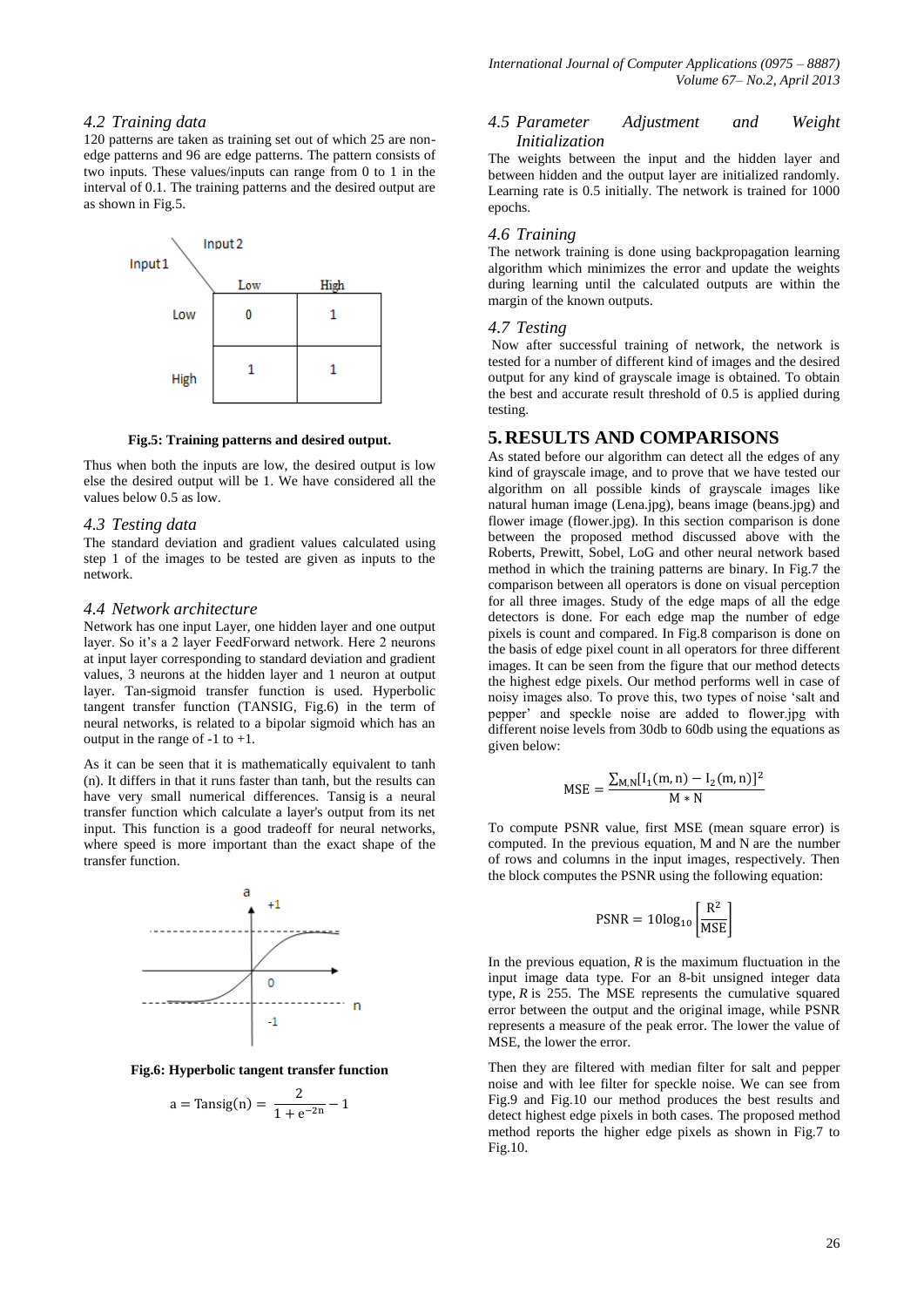Sobel and Prewitt are sensitive to noise as in case of noisy images they detect very less edge pixels. LoG sometimes produces double edges. The neural network based algorithm

that uses binary patterns also distort the images sometimes as it can be seen in Fig.7, the Lena image is distorted. So our method produces the best output in all cases.



**Fig. 7: a) Main image, b) Roberts results, c) Prewitt results, d) Sobel results, e) LoG results, f) Binary training patterns using neural networks and g) proposed method using grayscale pattern.**



**Fig.8: Number of edge pixels detected by different operators for different images.**



**Fig.10: Number of edge pixels detected by different operators for flower image after filtering salt and pepper noise from 30 to 60db.**



**Fig.9: Number of edge pixels detected by different operators for flower image after filtering speckle noise from 30 to 60 db.**

## **6. CONCLUSION**

A feedforward neural network based adaptive system for detection of edges in grayscale images using standard deviation and gradient values as training data sets is presented in this paper. Backpropagation learning method is used. The proposed method is compared with traditional edge detectors as well as with the other neural network based methods that uses binary training patterns. On the basis of visual perception and edge pixels counts, the experimental results show that our algorithm is able to detect highest edge pixels in noise free images as well as in case of noisy images and perform robustly for all kind of images encountered in real world